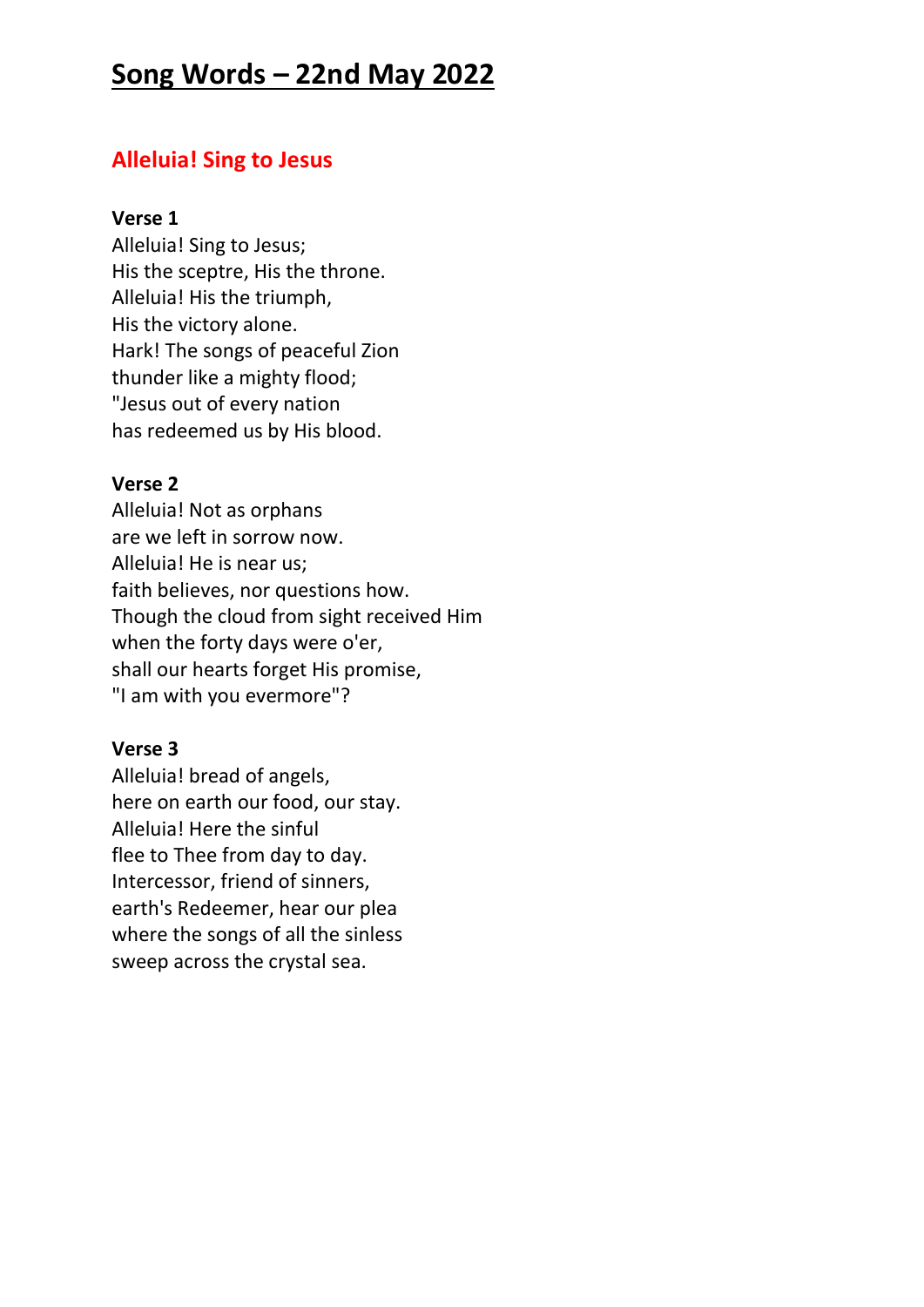### **Verse 4**

Alleluia! Alleluia! Glory be to God on high; To the Father, and the Saviour, Who has gained the victory; Glory to the Holy Spirit, Fount of love and sanctity, Alleluia! Alleluia! To the triune Majesty.

#### **Desborough Baptist Church CCLI Registration #770573**

CCLI Song # 3255892 William Chatterton Dix © The Jubilate Group (Admin. by Jubilate Hymns Ltd, sub to Hope Publishing for various regions) (The Jubilate Group) For use solely with the SongSelect® Terms of Use. All rights reserved. www.ccli.com CCLI Licence No. 45277

# **God is working his purpose out**

### **Verse 1**

God is working his purpose out, As year succeeds to year; God is working His purpose out, And the time is drawing near; Nearer and nearer draws the time, The time that shall surely be, When the earth shall be filled With the glory of God, As the waters cover the sea.

### **Verse 2**

From utmost East to utmost West, Where'er man's foot hath trod, By the mouth of many messengers Goes forth the voice of God; Give ear to Me, ye continents, Ye isles, give ear to Me, That the earth may be filled With the glory of God, As the waters cover the sea.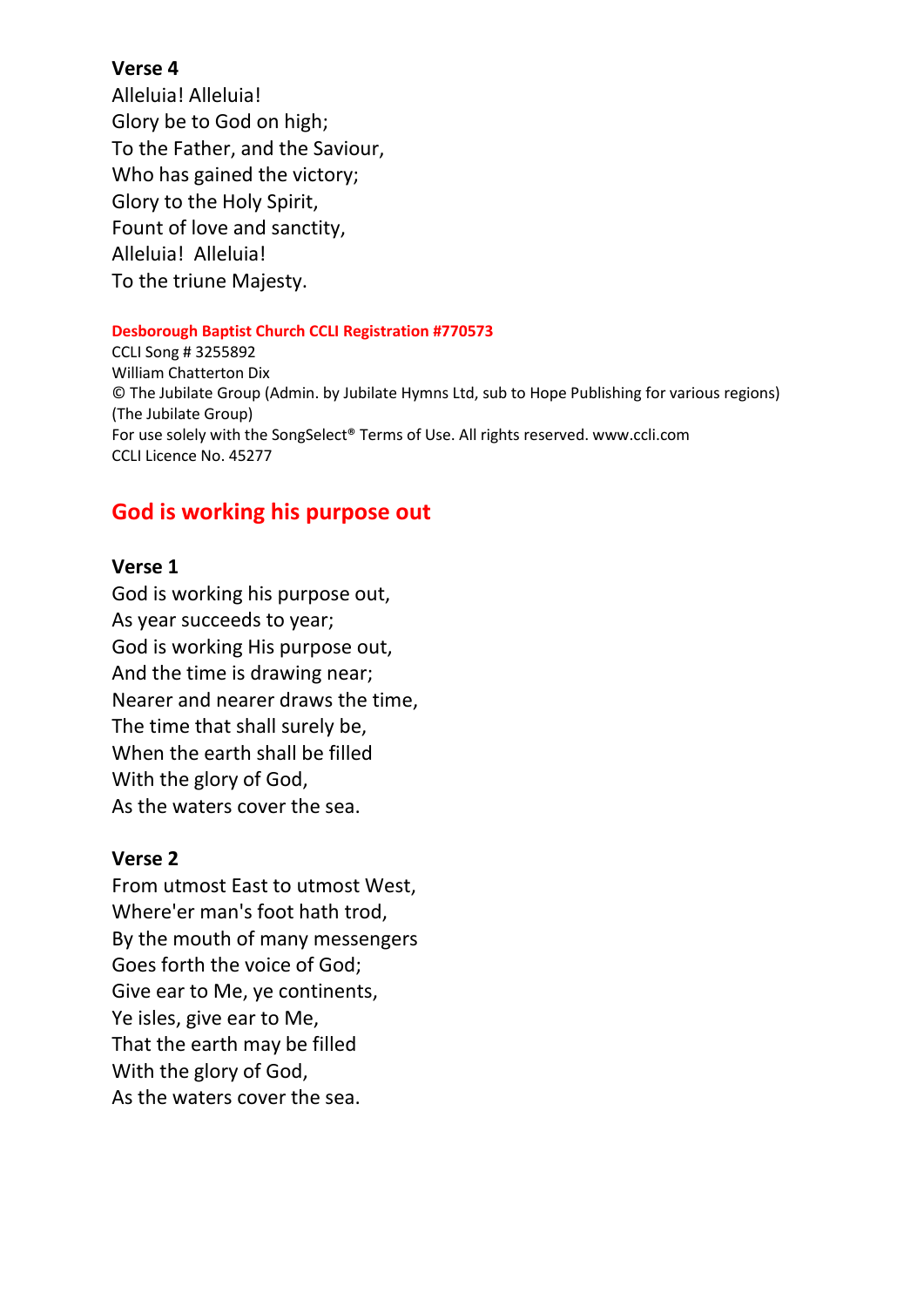### **Verse 3**

March we forth in the strength of God With the banner of Christ unfurled, That the light of the glorious gospel of truth May shine throughout the world: Fight we the fight with sorrow and sin, To set their captives free, That the earth may be filled With the glory of God, As the waters cover the sea.

### **Verse 4**

All we can do is nothing worth, Unless God blesses the deed; Vainly we hope for the harvest-tide Till God gives life to the seed; Yet nearer and nearer draws the time, The time that shall surely be, When the earth shall be filled With the glory of God, As the waters cover the sea.

#### **Desborough Baptist Church CCLI Registration #770573**

CCLI Song # 2647676 Arthur Campbell Ainger Public Domain For use solely with the SongSelect® Terms of Use. All rights reserved. www.ccli.com CCLI Licence No. 45277

# **Across the lands**

### **Verse 1**

You're the Word of God the Father from before the world began; every star and every planet has been fashioned by your hand. All creation holds together by the power of your voice. Let the skies declare your glory, let the land and seas rejoice!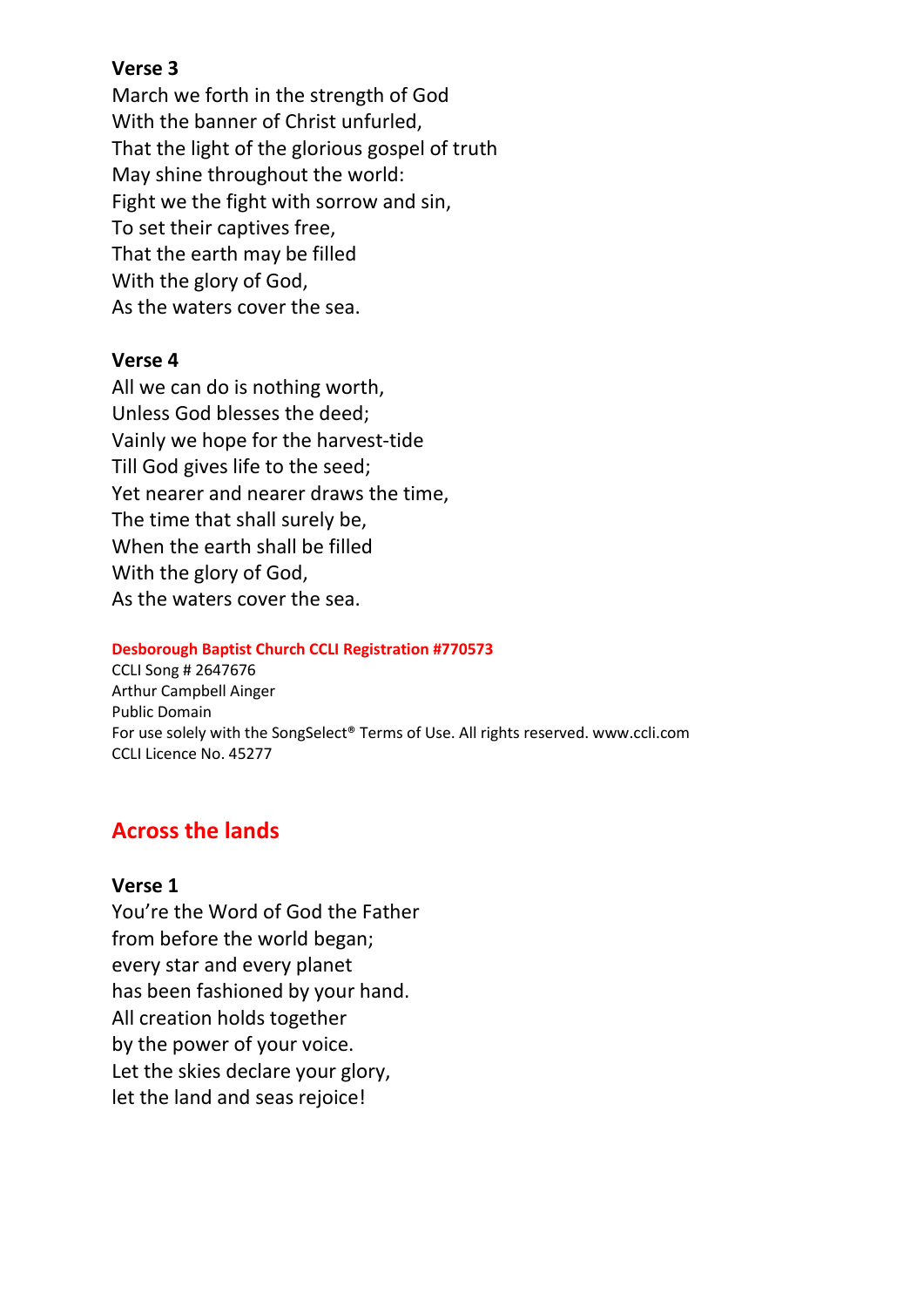### **Chorus**

You're the Author of creation, you're the Lord of every man and your cry of love rings out across the lands.

### **Verse 2**

Yet you left the gaze of angels, came to seek and save the lost, and exchanged the joy of Heaven for the anguish of a cross. With a prayer you fed the hungry, with a word you stilled the sea, yet how silently you suffered that the guilty may go free.

### **Verse 3**

With a shout you rose victorious wresting victory from the grave, and ascended into Heaven leading captives in your way. Now you stand before the Father interceding for your own; from each tribe and tongue and nation you are leading sinners home.

### **Desborough Baptist Church CCLI Registration #770573**

CCLI Song # 3709898 Keith Getty | Stuart Townend © 2002 Thankyou Music (Admin. by Integrity Music Ltd) For use solely with the SongSelect® Terms of Use. All rights reserved. www.ccli.com CCLI Licence No. 45277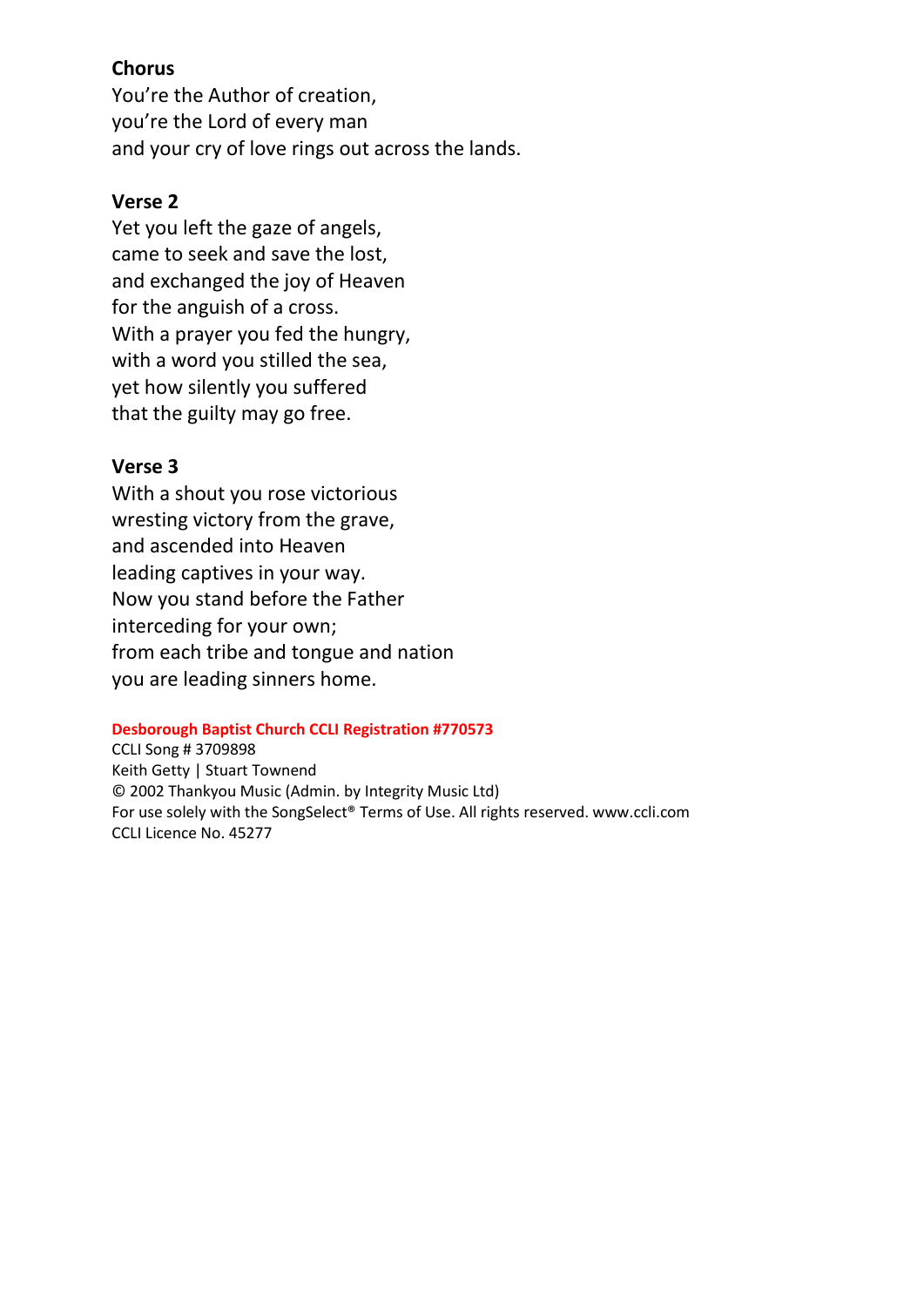## **God of Grace**

#### **Verse 1**

God of Grace, amazing wonder, irresistible and free; oh, the miracle of mercy Jesus reaches down to me. God of Grace, I stand in wonder as my God restores my soul. His own blood has paid my ransom; awesome cost to make me whole..

### **Verse 2**

God of Grace who loved and knew me long before the world began; sent my Saviour down from heaven: perfect God and perfect man. God of Grace, I trust in Jesus; I'm accepted as His own. Every day His grace sustains me as I lean on Him alone.

#### **Verse 3**

God of Grace, I stand astounded, cleansed, forgiven and secure. All my fears are now confounded and my hope is ever sure. God of Grace now crowned in glory where one day I'll see Your face; and forever I'll adore You in Your everlasting Grace.

#### **Desborough Baptist Church CCLI Registration #770573**

CCLI Song # 4107729 Jonathan Rea | Keith Getty © 2003 Thankyou Music (Admin. by Integrity Music Ltd) For use solely with the SongSelect® Terms of Use. All rights reserved. www.ccli.com CCLI Licence No. 45277